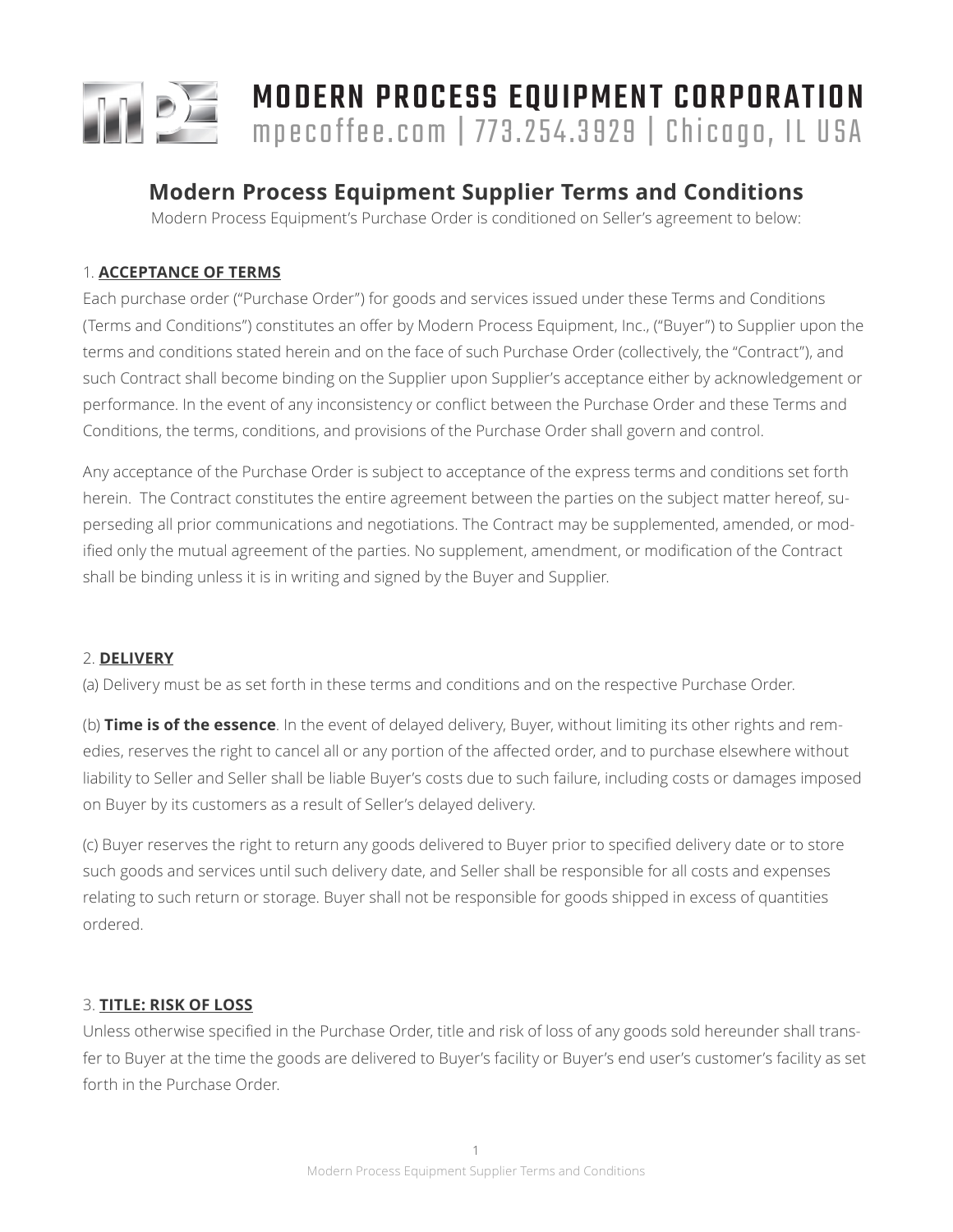# 4. **INTELLECTUAL PROPERTY RIGHTS**

The Seller warrants that the goods do not, alone or in any combination, infringe any third-party patent or other proprietary or intellectual property rights (collectively "Intellectual Property Rights"). If any claim is made against Buyer that the goods and services infringe a third party's Intellectual Property Rights, Seller shall at its cost, but at Buyer's discretion (i) procure for Buyer and Buyer's customers, as the case may be, the right to continue using the goods; (ii) modify the goods and services so they cease to be infringing; (iii) replace the goods with a non-infringing equivalent. Otherwise, Buyer is entitled to terminate this contract and reclaim all sums which it has paid to Seller.

# 5. **QUALITY AND INSPECTION**

All goods furnished must be of the best quality suited for the particular situation. Seller shall make no substitutions without Buyer's prior written consent. All goods purchased will be subject to inspection and approval of Buyer and/or Buyer's end user customer after delivery at destination, notwithstanding prior payment to obtain cash discount, unless otherwise agreed upon in writing. Goods rejected by Buyer and/or Buyer's end user customer shall be returned to Seller at Seller's sole risk and expense, or held for disposition at risk and expense of Seller. No replacement of goods shall be made without Buyer's express consent. Buyer's or Buyer's end user customer's inspection of goods shall not limit Buyer's ability to revoke acceptance or pursue other remedies in the event that defects are later discovered. Payment shall not constitute acceptance of Articles.

#### 6. **SELLER'S WARRANTY**

(a) Seller warrants to Buyer for twelve (12) months from the later of the date of delivery or first use all goods and services covered by the Purchase Order that the goods and services will: (a) strictly conform to Seller's specifications, drawings, samples and other written materials and descriptions, or, to the extent the goods were purchased to Buyer's specifications and drawings as set forth or referred to in this Purchase Order, that the goods strictly conform with those specifications and drawings; (b) be free from defects in design, material and workmanship; (c) be of merchantable quality and suitable for the particular purposes intended, whether express or reasonably implied; and (d) bear all warnings, labels, and markings required by applicable laws and regulations.

(b) This warranty shall survive inspection, acceptance and payment by Buyer and shall extend to Buyer and its direct and indirect customers. Seller will extend to Buyer all applicable warranties extended to Seller by Seller's suppliers with respect to goods delivered by Seller to Buyer. Seller will advise the Buyer immediately if Seller becomes aware that any goods delivered to Buyer may be defective in materials, workmanship or design. If any goods are found during the warranty period to be defective in materials, workmanship or design, Seller, at Seller's cost, will at Buyer's option either replace them F.O.B. Buyer's plant or repair them in place, with such repair or replacement to be completed within a reasonable time after Buyer's notice to Seller, not to exceed ten (10) days.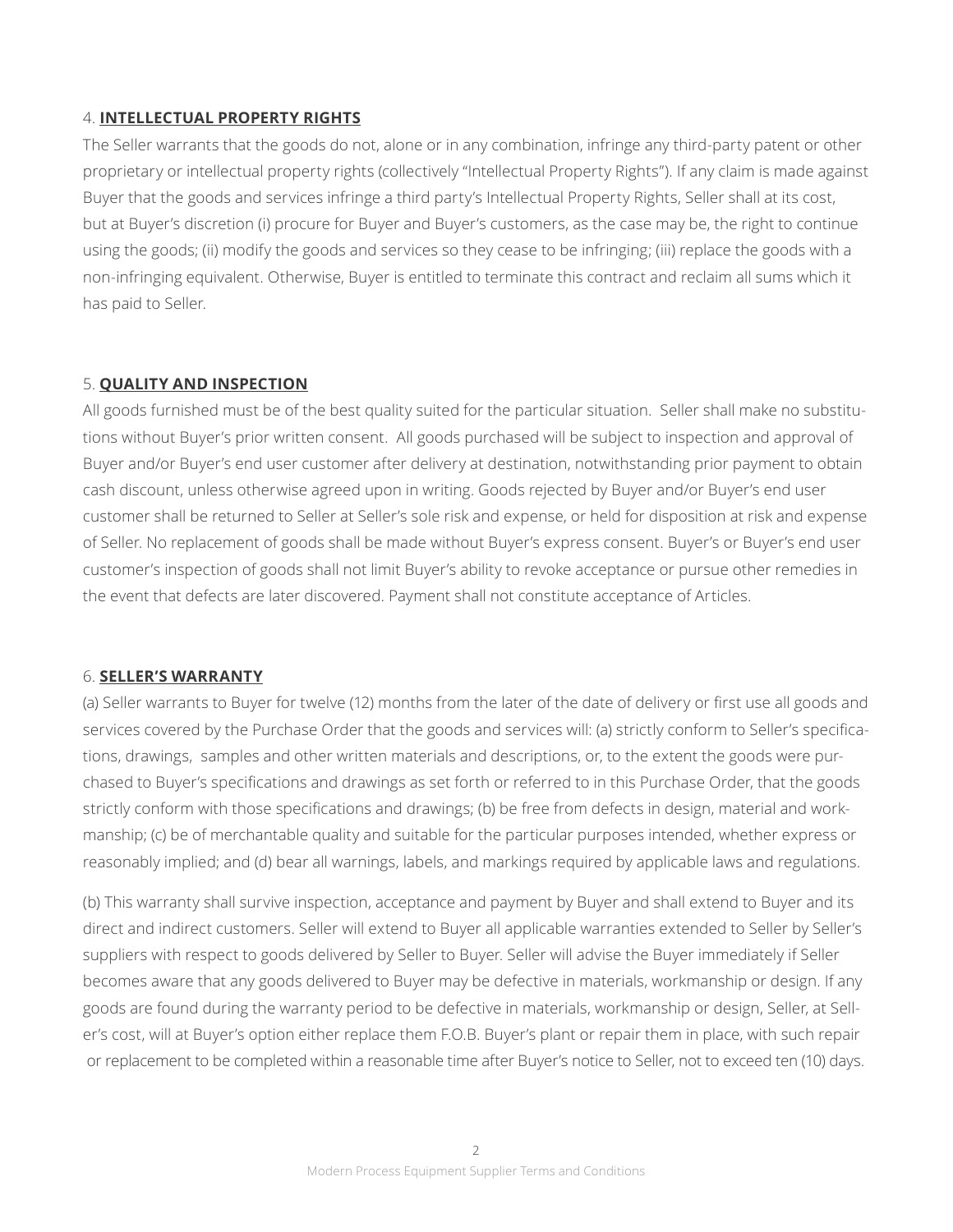(c) In addition, Seller warrants that: (a) none of the goods covered hereby, to the extent they are subject to laws prohibiting adulteration or misbranding, is adulterated or misbranded within the meaning of such laws as of the date of delivery to Buyer; (b) all goods covered hereby may be introduced into interstate commerce without violation of applicable laws and regulations; (c) all services have been performed in a good and workmanlike manner; and (d) all goods and services furnished or rendered pursuant to the Purchase Order have been produced, sold, delivered or rendered to Buyer in compliance with all applicable federal, state and local laws, ordinances, codes, rules, regulations or standards, including without limitation, the Fair Labor Standards Act, and those pertaining to the manufacture, labeling, invoicing and sale of such goods or services, environmental protection, immigration, employment and occupational safety and health.

# 7. **BUYER'S REMEDIES**

Buyer's acceptance of all or any part of the goods or services provided hereunder shall not be deemed a waiver of the failure of such goods or services to conform to all of the warranties set forth in Section 6. Buyer retains the right to cancel any portion of the remaining order, to reject any portion of the goods or services delivered, or to revoke acceptance as to any portion of the goods or services accepted, and return such goods to Seller and to recover the purchase price, any excess costs of cover, and damages, including manufacturing costs, costs of removal or recall, transportation and custodial expenses, injury to person or property incurred by Buyer, all in addition to Buyer's other remedies under the applicable Purchase Order or applicable law. If Seller becomes insolvent or makes an assignment for the benefit of creditors, or files or has filed against it any petition in bankruptcy, Buyer shall have the right to cancel any outstanding Purchase Order immediately.

#### 8. **PRICES; PAYMENT**

(a) The price payable by Buyer shall be the price as stated on the Purchase Order. All prices are for services and goods delivered F.O.B. Buyer's facility, freight prepaid, and represent the entire cost to Buyer, unless specifically stated otherwise, and are firm. Any increase in price resulting from specification changes initiated by Buyer must be authorized in writing by Buyer. Should Seller offer or sell goods of equivalent quality and quantity to a third party at a lower price than that in effect under a Purchase Order, then Buyer shall receive the benefit of such lower price on all shipments of goods made by Seller to Buyer while such lower price is in effect.

(b) Payment will be made following receipt and acceptance of the goods and receipt, in proper form and substance, of all documentation required by the applicable Purchase Order. Invoices will be paid, after necessary approval, prior to 60 days following receipt of invoice. The foregoing payment terms apply unless otherwise stated on the Purchase Order.

(c) As a condition to any payment hereunder, Seller shall furnish to Buyer, upon request, an executed waiver of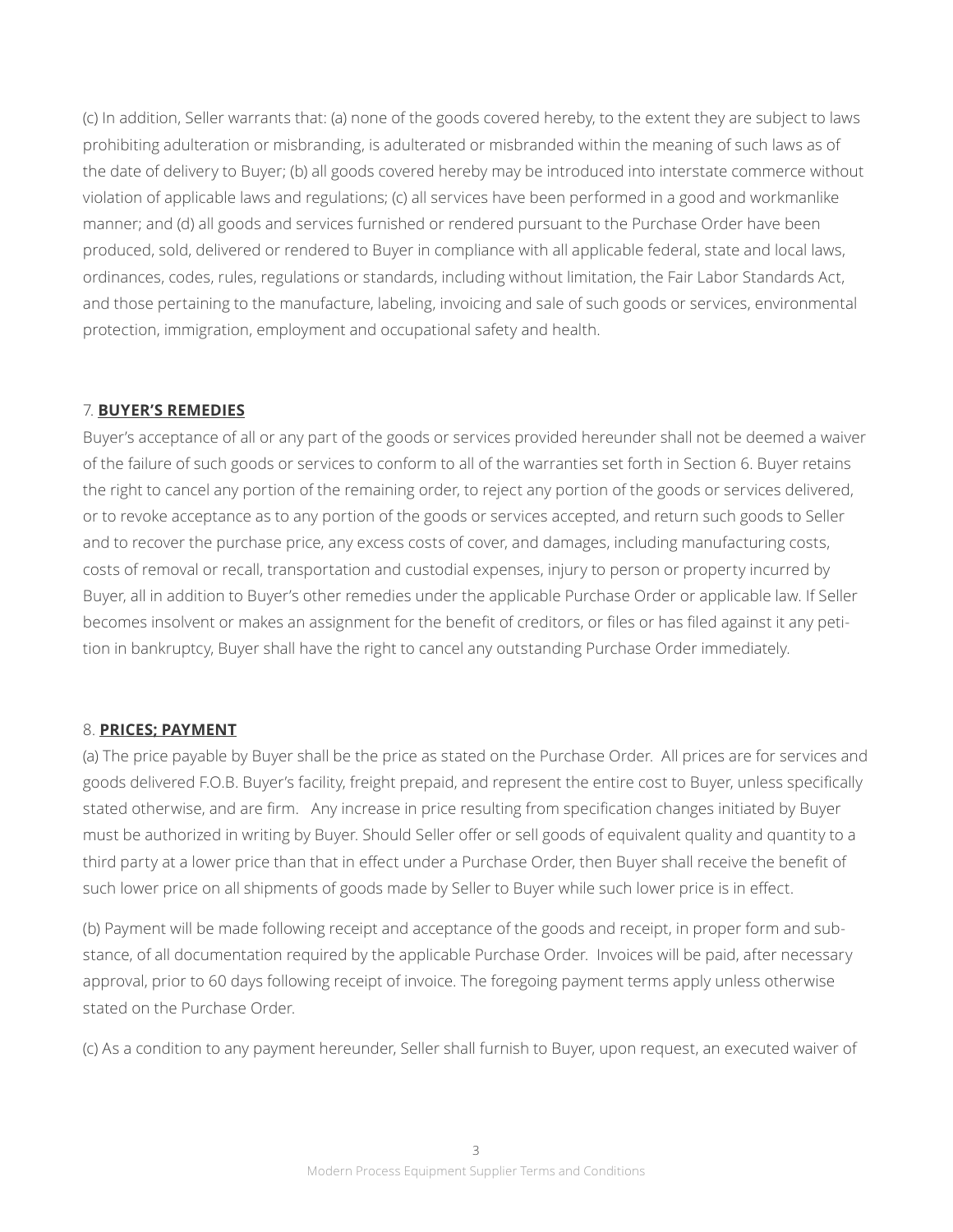liens and claims in form reasonably satisfactory to Buyer. Seller agrees to indemnify, defend and hold harmless Buyer from and against any and all liens and encumbrances arising out of Seller's performance of the Purchase Order or rising out of any claim for payment by any laborer, subcontractor or supplier of Seller.

#### 9. **TERMINATION**

Buyer may at any time, with or without cause, terminate a Purchase Order in whole or in part upon written notice to Seller. Upon receipt of notice of such cancellation, Seller will stop work immediately and promptly terminate all orders and subcontracts relating to the cancelled order. Any claim for termination charges must be submitted to Buyer in writing within ten (10) days after receipt of notice of cancellation, and shall be limited to the cost of unique work-in-process or the cost of paying claims to Seller's suppliers for work directly allocable to goods terminated. Seller shall not be entitled to any other termination fee. Buyer will not be responsible for any commitments by Seller in advance of those necessary to comply with the schedules set forth on the applicable Purchase Order. Upon payment of Seller's claim and Buyer's request, Seller shall preserve, protect and deliver to Buyer, at Buyer's expense, materials on hand, work in progress, and completed work, materials, and goods paid for both in its own and in its suppliers' plants.

#### 10. **CHANGES**

Prior to any shipment of goods, Buyer may, at its option, cancel or change any related order. Buyer will confirm all such change orders in writing as soon as practicable. Seller shall notify Buyer within seven (7) days after receipt of a notice of change if the change will affect the delivery schedule or price. Any changes by Seller in specifications, pricing, shipment, routing or other conditions of this contract shall be invalid until acknowledged by Buyer in writing. Seller shall not negotiate or accept such changes to any order directly with Buyer's ultimate customer without giving Buyer due notice and an opportunity to have a representative present at such negotiation. Changes to any order resulting from such negotiation will not be valid until an additional and/or change order in writing is given by Buyer's authorized agent.

#### 11. **ASSIGNMENT and SET-OFF**

This contract may not be assigned by Seller without the written consent of Buyer and any attempted assignment or delegation without such consent shall be void. Buyer shall be entitled at all times to set-off any amount owing from Seller to Buyer against any amounts otherwise payable to Seller.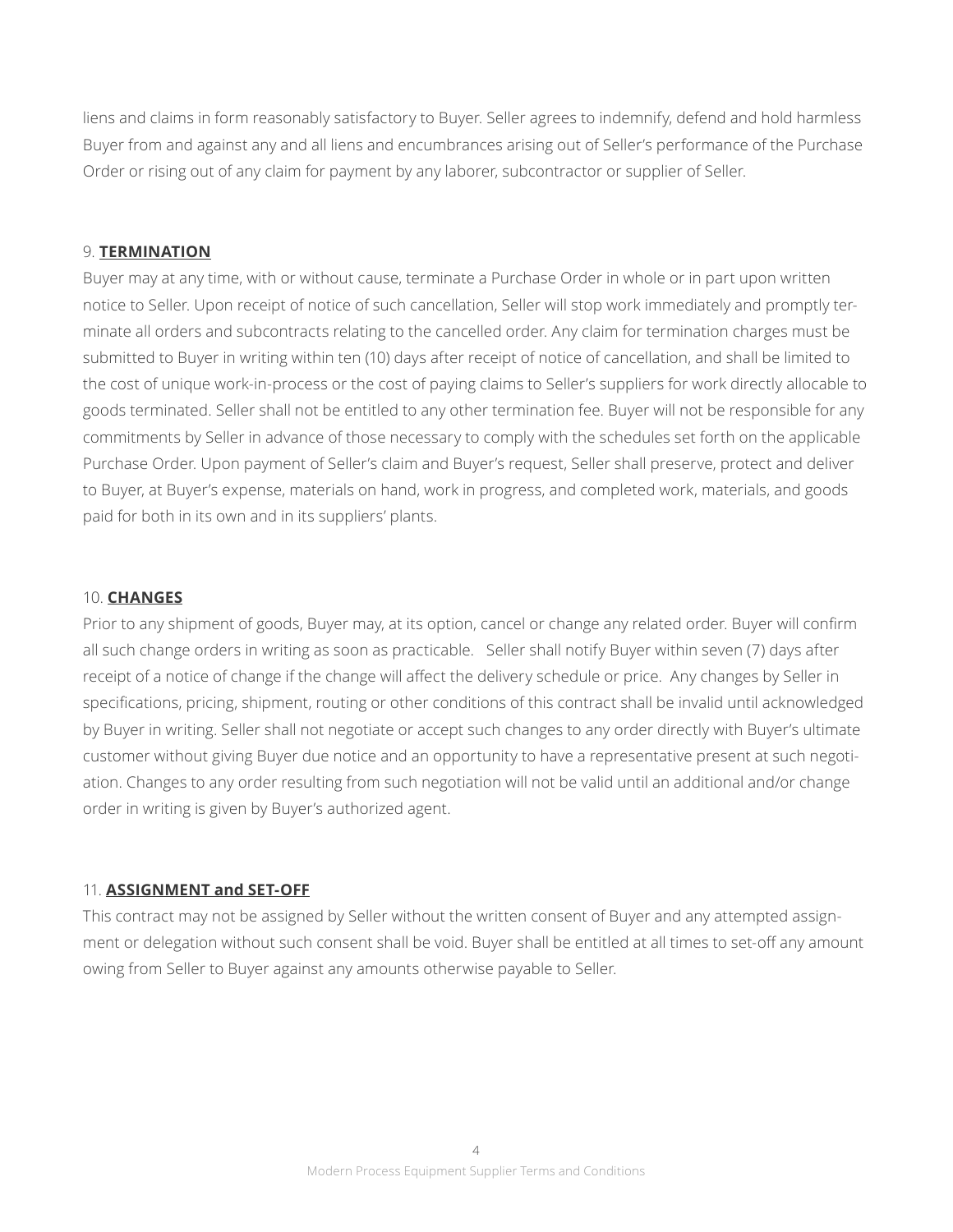# 12. **PERFORMANCE OF WORK**

If the applicable Purchase Order calls for work to be performed by Seller, all work performed and all materials used in connection therewith shall be at the risk and expense of and shall be replaced by Seller in the event of any damage or destruction thereof prior to delivery to and acceptance by Buyer. If the applicable Purchase Order calls for work to be performed by Seller upon any premises owned or controlled by Buyer or Buyer's customer, Seller will keep the premises and the work free and clear of all mechanics liens and will furnish Buyer with waivers and such other evidence of payment as Buyer may request. Whenever Seller shall, by virtue hereof, have in its possession any property belonging to Buyer, Seller shall be deemed an insurer thereof and shall be responsible for its safe return to Buyer.

# 13. **INDEMNIFICATION**

(a) To the extent permitted by law, Seller shall indemnify, hold harmless and defend Buyer, its affiliates and their respective officers, directors, agents, representatives, employees, subcontractors, customers, users of Seller's goods from any and all losses, injuries, deaths, claims, liabilities, damages, costs or expenses (including attorneys' fees) arising from or related to (i) the negligence (including strict liability), gross negligence, or willful misconduct of Seller, its affiliates and their respective employees, contractors, subcontractors, vendors and agents; (ii) violation of any law or regulation; (iii) alleged infringement of any patent, copyright or trademark or violation of any other intellectual property right of a third party. This indemnity shall apply without regard to whether the claim, damage, liability, or expense is based on breach of contract, breach of warranty, negligence, strict liability or tort. This indemnity shall survive delivery and acceptance of the Articles. Upon Buyer's request, Seller shall defend Buyer against any third-party claims. Seller shall not enter into any settlement without Buyer's written consent.

(b) In no event shall Seller be required to indemnify the Buyer for any injury, death, or loss to the extent caused solely by the negligence or intentional misconduct of the Buyer.

#### 14. **BUYER'S PROPERTY**

All drawings, special tools, dies and similar items made in connection with this purchase order and paid for by Buyer are Buyer's property, shall be maintained by Seller in good condition free and clear of any liens or encumbrances, shall not be used for any third party, shall be clearly marked as Buyer's property and upon Buyer's written request, Seller shall deliver immediately to Buyer all items and other property of the Buyer. Seller agrees that upon any termination it shall hold and store in a commercially reasonable manner all such Buyer's property and all goods, including unassembled components, identified to a contract, purchase order, or release of Buyer and all equipment owned by Buyer in the possession or control of Seller. For all such goods and equipment within ten days after notice of such termination or an actual termination Seller agrees to communicate to Buyer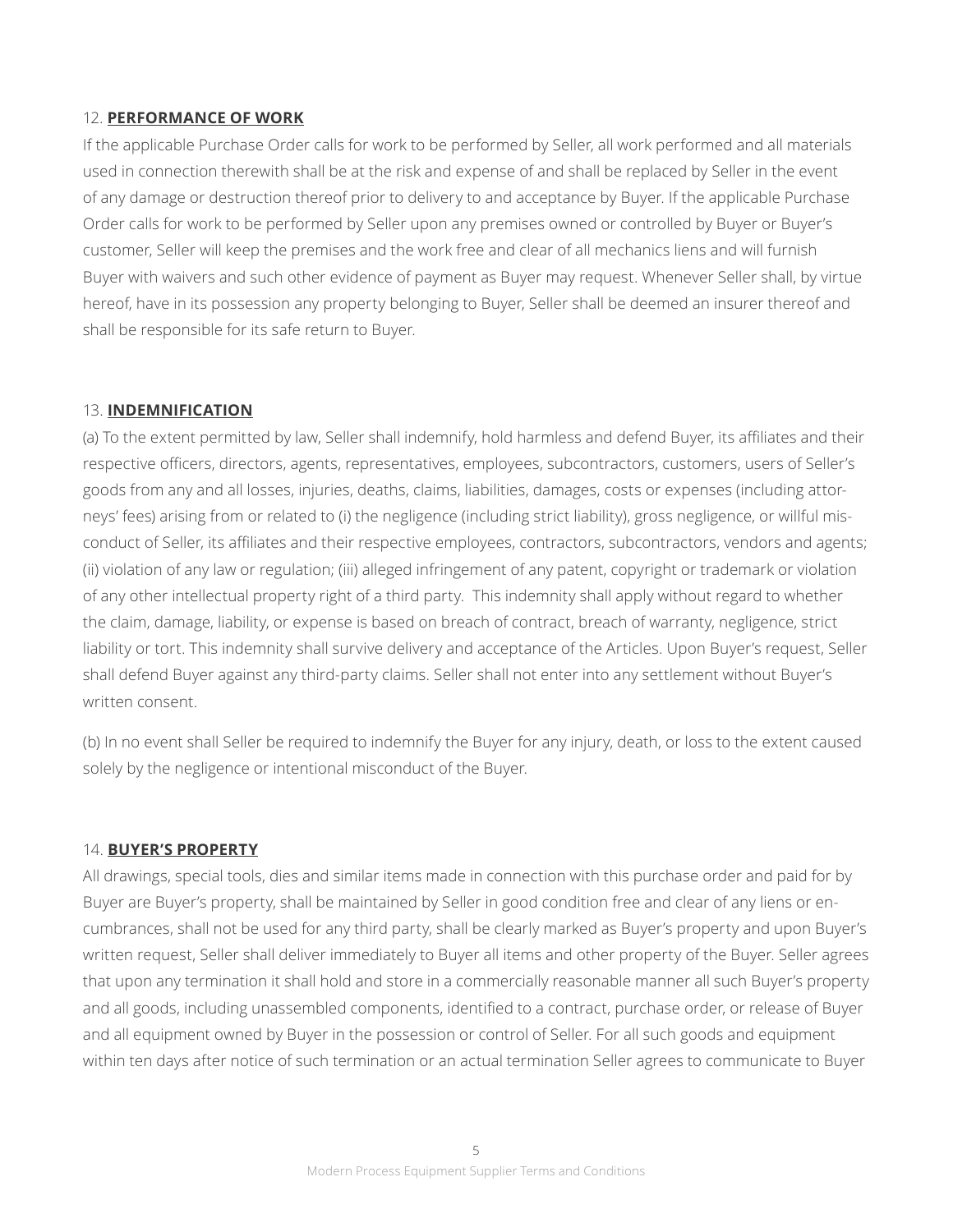a description of such goods and equipment along with a request for directions. Buyer shall communicate with Seller within a reasonable time advising of its preferred disposition of such goods and equipment. Seller agrees that all such equipment shall be returned to or made available to Buyer immediately upon request, subject only to Buyer's confirmation that Buyer shall pay reasonable costs of assembling and transporting such equipment.

#### 15. **CONSEQUENTIAL AND INCIDENTAL DAMAGES**

Seller acknowledges that Seller's failure to deliver conforming goods to Buyer in accordance with the schedule set forth in this purchase order will result in Buyer's incurring substantial damages. In the event that Seller fails to deliver conforming goods in accordance with the schedule set forth in this purchase order, Buyer shall be entitled to recover liquidated damages, by withholding from any payments due to Seller, a sum equal to one percent (1%) of the total purchase price stated on the face of the Purchase Order for each week that delivery of the goods or services is late. The liquidated damages applicable to each good or service that is not delivered in accordance with the schedule shall not exceed, in the aggregate, eight percent (8%) of the total purchase price stated on the face of the Purchase Order. If the liquidated damages applicable to Seller reach such aggregate limit, any further delay by Seller shall be a material breach of this Purchase Order. Seller acknowledges that Buyer's damages in the event of Seller's delay are difficult to calculate precisely, and Seller agrees that the liquidated damages in this Purchase Order are not a penalty but are a reasonable estimate of Buyer's damages. Nothing contained in this paragraph shall limit any other rights and remedies that Buyer may have at law or in equity.

#### 16. **GOVERNING LAW; DISPUTES**

This contract shall be governed by Illinois law, including the Uniform Commercial Code. Illinois shall be the exclusive venue for any suit or legal proceeding arising out of this contract. The federal and states courts of Cook County, Chicago, Illinois, shall be the exclusive forum for adjudicating any claim, controversy or dispute concerning a question of fact or law arising out of or relating to this Purchase Order and Terms and Conditions. Seller hereby consents to the jurisdiction and venue of such courts, and waives any objection it may have on the basis of lack of personal jurisdiction or forum non conveniens.

# 17. **CONFIDENTIALITY**

Seller shall not disclose to any person any information received from Buyer, if such information has been identified by Buyer as confidential or is reasonably known to be confidential, including, but not limited to designs, processes, drawings, specifications, reports, data and other technical or proprietary information and the features of all goods, including any parts, equipment, tools, gauges, patterns or other items furnished or disclosed to the